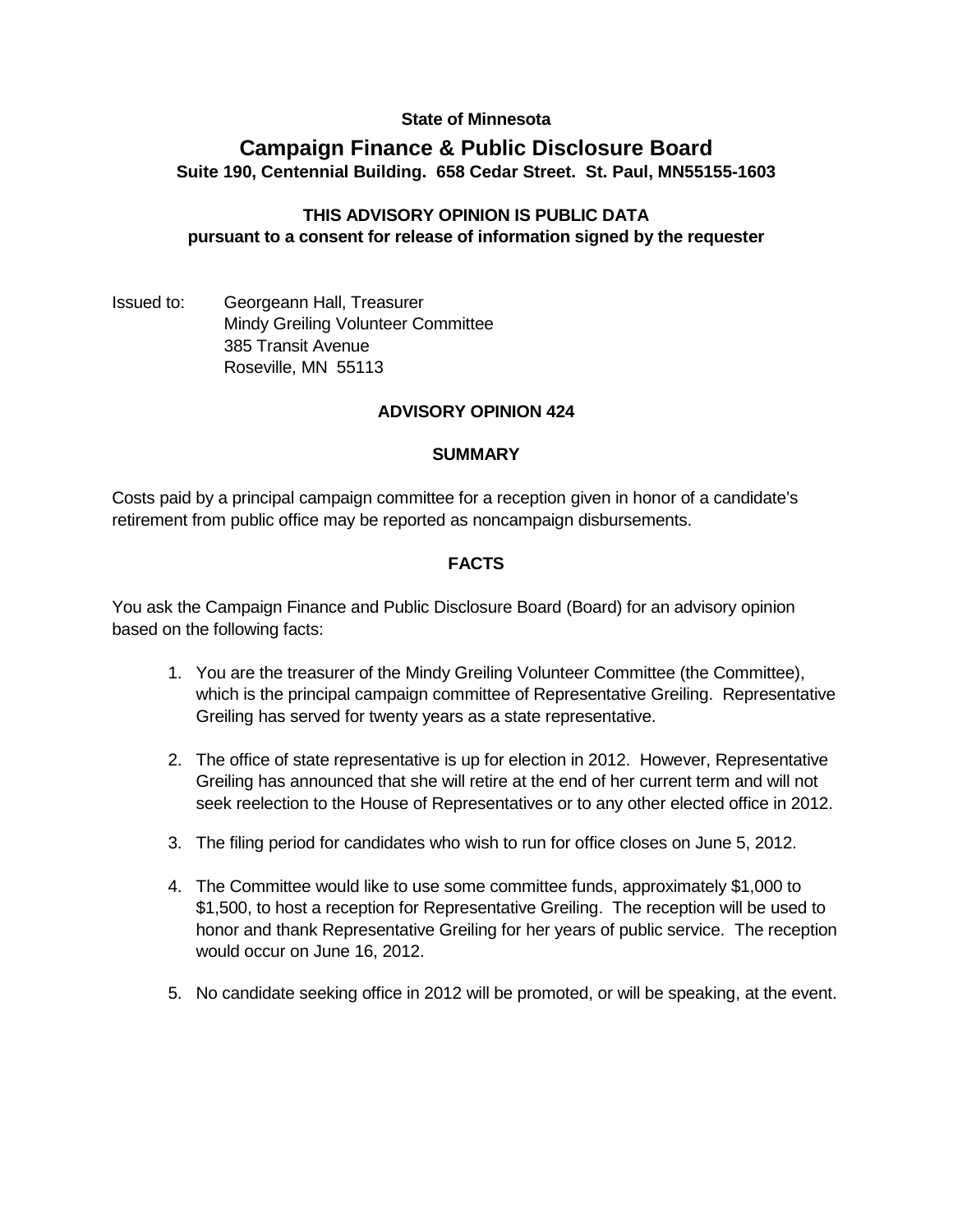## **ISSUE**

May the Committee pay for the cost of the reception to honor Representative Greiling for her years of public service?

## **OPINION**

The Board only has authority to provide an opinion on the appropriate use of noncampaign disbursements. Expenditure made by a principal campaign committee that are not noncampaign disbursements must be for the purposes provided in Minnesota Statutes 211B.12, which is a statute not regulated by the Board. Therefore, in order for the Board to determine that principal campaign committee funds may be used to pay for the reception, the Board must conclude that the event qualifies as a noncampaign disbursement.

Noncampaign disbursements are expenditures by a principal campaign committee which are for one of the purposes listed in Minnesota Statutes, section 10A.01, subdivision 26. There are currently twenty-three purchases or payments made with principal campaign committee funds that are recognized as noncampaign disbursements by this statute. The statute also gives the Board authority to determine if a purchase or payment not listed in the statue may be classified as a noncampaign disbursement.

Noncampaign disbursements do not count against the campaign expenditure limit placed on a candidate who signs a public subsidy agreement. Noncampaign disbursements are either for a purpose unrelated to the nomination or election of a candidate, or are for a purpose only tangentially related to conducting a campaign. The Board uses its authority to recognize new noncampaign disbursements with caution so that campaign expenditure limits are not undermined. The purpose of the new noncampaign disbursement must also be consistent with existing classifications.

There are similarities between the event described in the facts of this opinion and Minnesota Statutes, section 10A.01, subdivision 26 (13), which provides that a principal campaign committee may pay as a noncampaign disbursement the "costs of a postelection party during the election year when a candidate's name will no longer appear on a ballot or the general election is concluded, whichever occurs first." This noncampaign disbursement category is not directly applicable because the reception is not a "postelection party" as Representative Greiling will not file for office and therefore will not be appearing on either the primary or general election ballot.

However, the reception will serve a purpose similar to a postelection party in that both are social gatherings of the candidate and the candidate's supporters. Whether the election was won or lost, a postelection party is primarily an opportunity for the candidate to express gratitude and appreciation to those who worked on the campaign. A reception for a candidate who is not seeking reelection is primarily an opportunity for the candidate to express gratitude and appreciation to those who worked on prior campaigns and those who worked with the candidate in carrying out the duties of public service.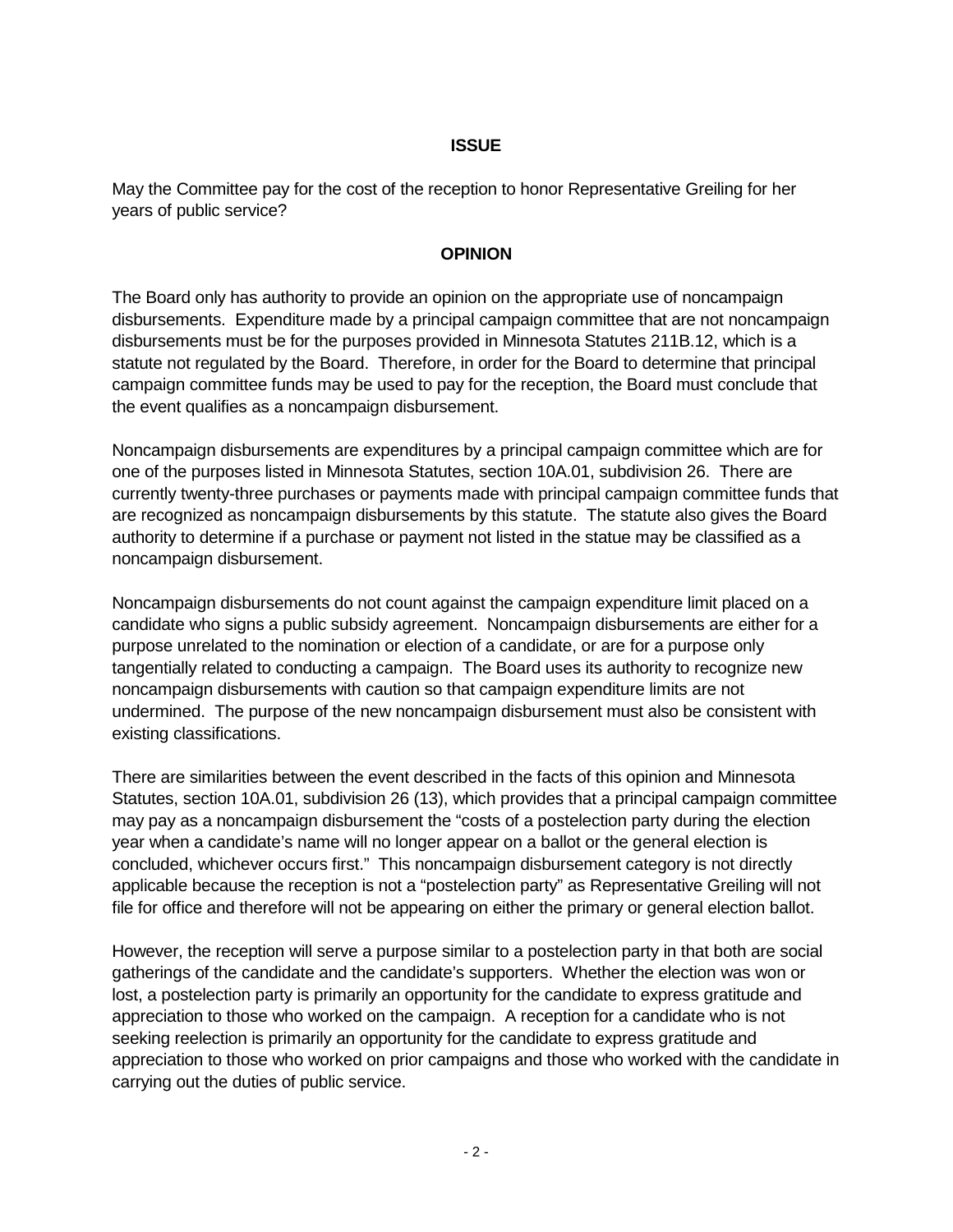For a postelection party to qualify as a noncampaign disbursement, the party must occur at a time when it is no longer possible to influence voting for the candidate. A similar effect is achieved by the proposed reception because it will occur after the deadline for filing for office has passed, which precludes the possibility of influencing the nomination or election of the candidate. Further, the requester has stipulated that the reception will not be used to promote any other candidate who might be running for office in 2012, so the cost of the reception will not be an in-kind donation to influence the election of any other candidate.

The Board was asked for an opinion on a similar set of facts in Advisory Opinion 285. In that opinion, an incumbent office holder who had decided not to run for reelection also wished to use principal campaign committee funds to pay the cost of a party to thank staff and other individuals who worked with the incumbent over the years. The Board authorized the use of principal campaign committee funds to pay for the party as a noncampaign disbursement conditioned on the party occurring after the November general election. As explained above, the objective of insuring that the reception will not influence voting for the candidate is achieved by holding the event after the close of filing for office. If the candidate is precluded from appearing on the ballot, the Board sees no useful purpose in requiring the requester to wait until November to hold the reception.

The Mindy Greiling Volunteer Committee may use its funds to pay for the reception described in the facts of this opinion. The funds spent on the event should be categorized as noncampaign disbursements on the Committee's Report of Receipts and Expenditures.

The noncampaign disbursement purpose described in Minnesota Statutes, section 10A.01, subdivision 26 (13), and the additional noncampaign disbursement recognized by this opinion, may be used for only a single event, which must occur during an election year for the office for which the candidate created the principal campaign committee.

Issued: April 3, 2012 **/s/ Greg McCullough** Greg McCullough, Chair Campaign Finance and Public Disclosure Board